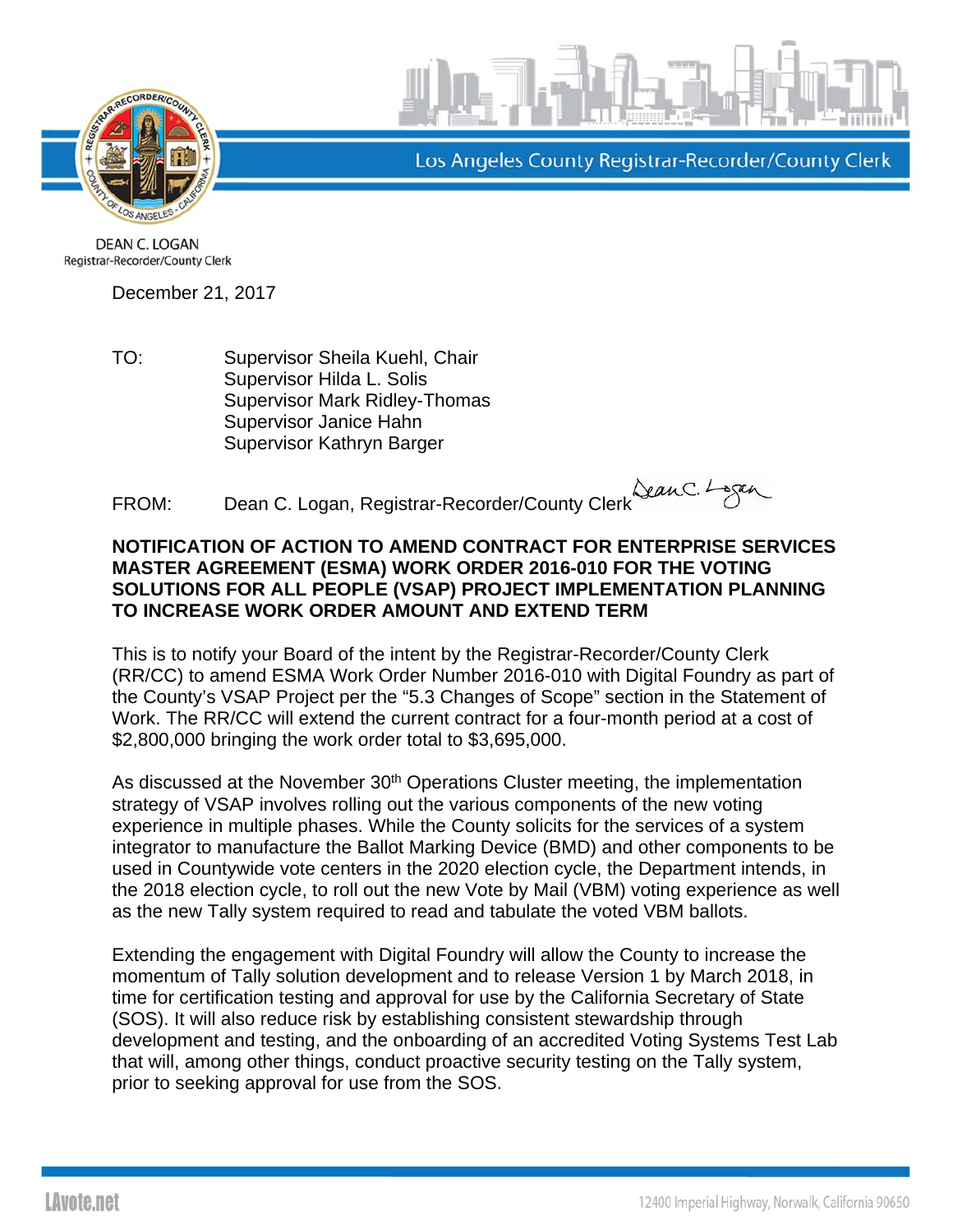Board of Supervisors December 21, 2017 Page 2

This first release of the Tally system will also establish the foundation upon which to subsequently contract for the development of the final production Tally system, which will be integrated with the overall VSAP solution, and support the implementation of the BMD voting experience in vote centers in the 2020 election cycle.

#### **Further Time and Resources Needed for Tally Development**

The Department is working aggressively to meet its goals of phasing in VSAP in 2018 and completing full implementation in 2020. Leveraging the Department's recent development of an Advanced Proof of Concept of the Tally software design, which successfully demonstrated the end-to-end feasibility of VSAP ballot processing, Digital Foundry has been leading and guiding the software engineering effort to architect and implement a scalable and robust VSAP Tally solution.

The solution will employ industry-standard, managed open source software that adheres to the Voting System Principles established at the foundation of the VSAP and ensures that vote counting is accurate, transparent and auditable down to the individual ballot. For more information about this innovative election technology solution, please see the attached Overview of VSAP Tally.

This amendment ensures that the Digital Foundry team stays in place to work continuously with the County on Tally development, preserving the institutional knowledge of the team, and ensuring the strict timelines of Tally testing and roll out are met. Retaining a team familiar with Tally's implementation will maximize the efficiency of adapting to changes that will be introduced as other components of the VSAP solution, especially the BMDs, are developed.

Keeping the team together also increases the predictability of the implementation timeline, and leads to more efficient use of resources. Finally, the continued codevelopment of the Tally system in an Agile framework provides the County team coaching and guidance to improve and take ownership of the development process.

Successful execution and completion of Work Order 2016-010 with Digital Foundry will result in the development and testing of the Tally component of the VSAP voting solution, and the rollout of new VBM experience in time for the November 2018 Gubernatorial General Election. It will also set the stage for the subsequent contracting and development of the final production Tally system integrated with the overall VSAP solution for the 2020 election cycle.

c: Chief Executive Office Executive Office, Board of Supervisors RR/CC Board Deputies County Counsel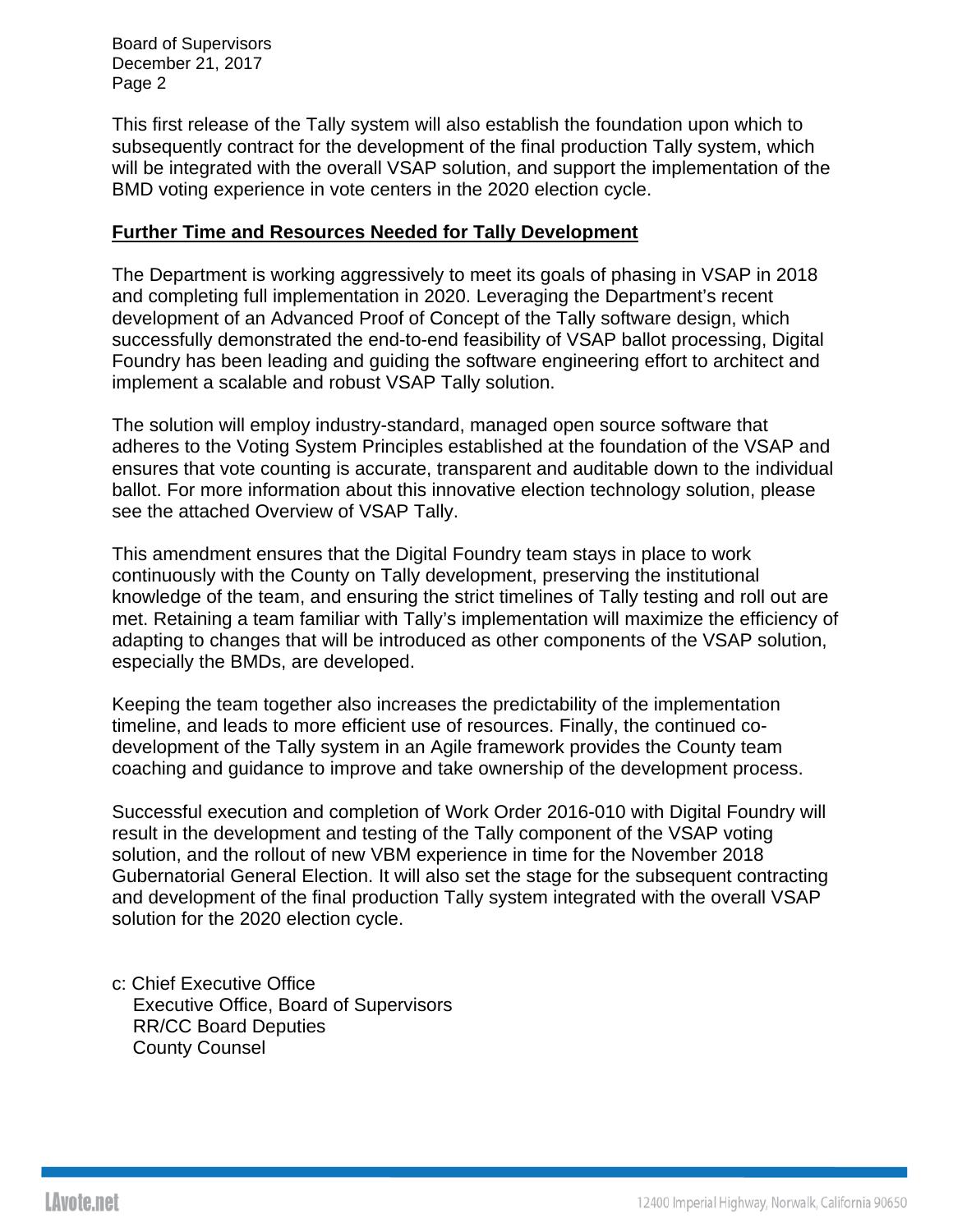

Los Angeles County Registrar-Recorder/County Clerk

DEAN C. LOGAN Registrar-Recorder/County Clerk

# **Overview of VSAP Tally**

A critical piece of Los Angeles County's Voting Solutions for All People (VSAP) is the VSAP Tally solution, which scans the ballots and tabulates the votes. The Tally system is both unique and innovative, and like other components of VSAP, is challenging the elections industry to look at the design and engineering of voting solutions in a new and modern way. It has enormous potential to make a positive impact on voting systems development and implementation both in California and throughout the United States.

#### Agile Development

The RR/CC has partnered with Digital Foundry to co-develop the VSAP Tally system using an Agile software development methodology. Agile is a proven methodology for ensuring that the County, as the product owner, iteratively builds a solution that meets its requirements while adapting quickly to changes in priorities and technical understandings.

#### Built with Security and Auditability in Mind

Through the Digital Foundry engagement, the RR/CC is procuring the services of an accredited Voting Systems Test Lab to proactively test and verify that security and coding best practices are built into the Tally system from the ground up, and that it exceeds California Voting Systems Standards requirements (CVSS) for accuracy and performance. Moreover, the Tally system features an innovative ballot identification process that supports end-to-end traceability and auditing of individual ballots, and the implementation of risklimiting audits.

### Designed for Scalability and Flexibility

Unlike any other tally solution available, the VSAP Tally architecture utilizes modern message brokering and containerization technologies, making it a highly flexible and scalable system. Ballots are processed through a series of services, each supported by a different software component. If the queue of ballots waiting for a service grows too long, additional components can be resourced to the service to ensure faster processing of ballots. Because the software components are containerized, it can be scaled down to run the entire system on a laptop, or scaled up to run across multiple servers, to meet the administrative needs of the election. Components can even be geographically distributed to allow for scanning and processing of ballots at multiple locations around the County.